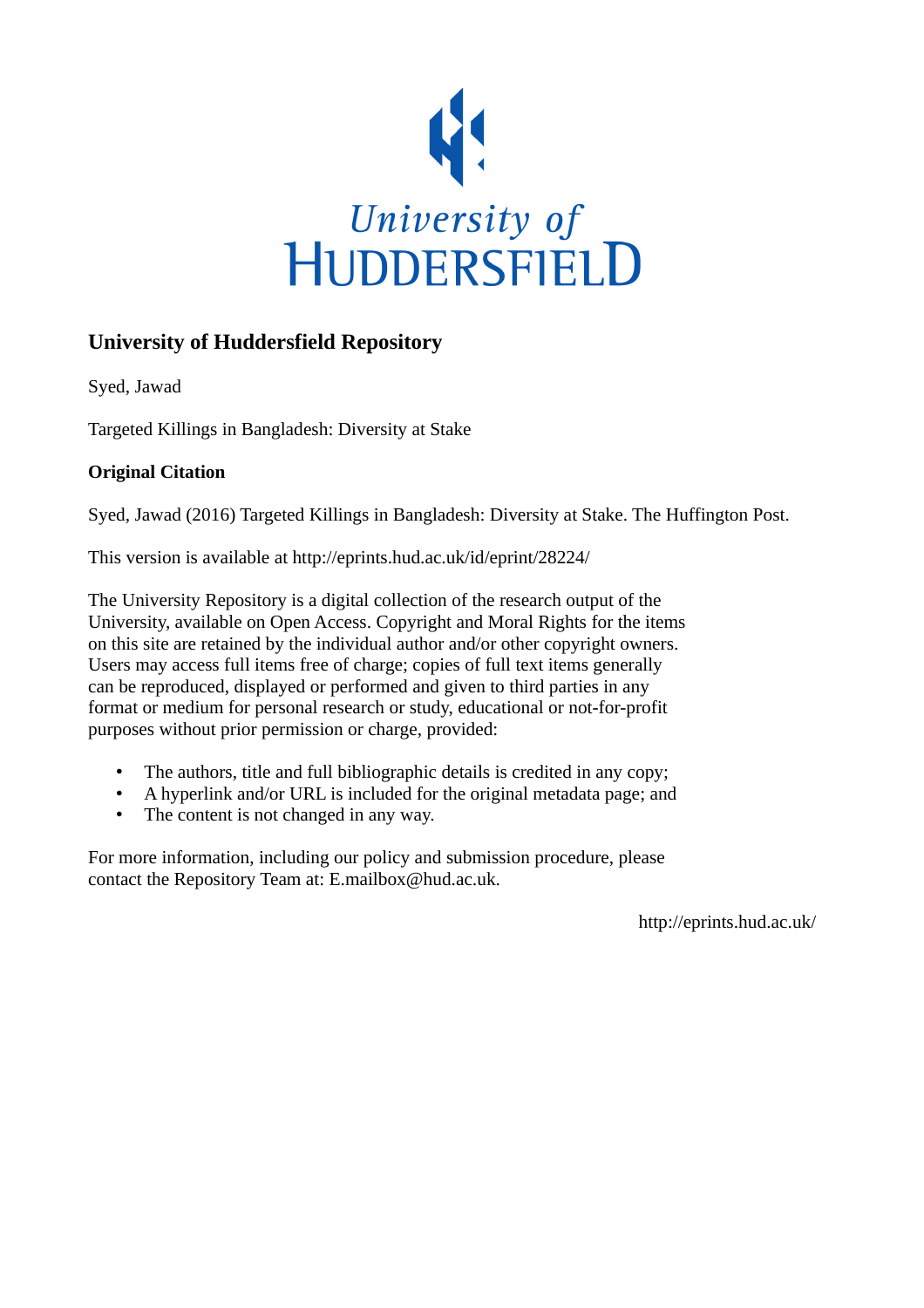Search The Huffington Post Search

Syed, J. (2016). Targeted killings in Bangladesh: Diversity at stake. The Huffington Post, April 28. Available at: http://www.huffingtonpost.co.uk/jawad-syed/targeted-killings-in-bang\_b\_9789716.html

**[Jawad](http://www.huffingtonpost.co.uk/jawad-syed/) Syed** [Become](http://www.huffingtonpost.co.uk/users/becomeFan.php?of=hp_blogger_Jawad%20Syed) a fan Academic, writer and rights activist Posted: 28/04/2016 15:30 BST Updated: 28/04/2016 15:30 BST **Targeted Killings in Bangladesh: Diversity at Stake** *Featuring fresh takes and realtime analysis from HuffPost's signature lineup of contributors* **Will [Young](http://www.huffingtonpost.co.uk/will-young/will-young-nicky-morgan_b_9271840.html?utm_hp_ref=UK) Paul [OGrady](http://www.huffingtonpost.co.uk/paul-ogrady/paul-ogrady-sally-army-and-me_b_9550946.html?utm_hp_ref=UK) [Paloma](http://www.huffingtonpost.co.uk/paloma-faith/prince-fly-with-the-doves_b_9765610.html?utm_hp_ref=UK) Faith [Jamie](http://www.huffingtonpost.co.uk/jamie-oliver/jamie-oliver-sugar-food-revolution_b_9565484.html?utm_hp_ref=UK) Oliver HOT ON THE BLOG**



Since 2013, Bangladesh has repeatedly been in headline news across the world due to systematic and incessant targeted killings. In the mainstream media, both in South Asia and the West, the focus has been generally on high profile murders of secular and progressive bloggers. This includes the recent worldwide broad coverage on the tragic murder of Xulhaz Mannan, editor of Bangladesh's first LGBT rights magazine. However, not many know that these killings are only one part of the story. Secularists and bloggers are not the only community under attack in Bangladesh. Unless other pieces of the story are taken into account, the picture will remain incomplete and a meaningful resolution may remain evasive.

A cursory macro-level glance indicates systematic attacks on free thought and alternative voices belonging to diverse backgrounds and ideologies in Bangladesh. For a detailed breakdown of these attacks (29 targeted murders during Jan 2013 - April 2016 including 11 Sunni Sufis, 10 secularists, 3 Shias, 2 Christians, 1 Hindu and 2 foreigners), refer to Table 1 and this University of [Huddersfield](http://blogs.hud.ac.uk/academics/blog/2016/04/27/bangladesh-lgbt-editor-hacked-to-death/) study. In addition to secularists, liberals and atheists, victims also include people of faith, such as those from Shia, Sunni Sufi, Ahmadi, Christian and Hindu backgrounds.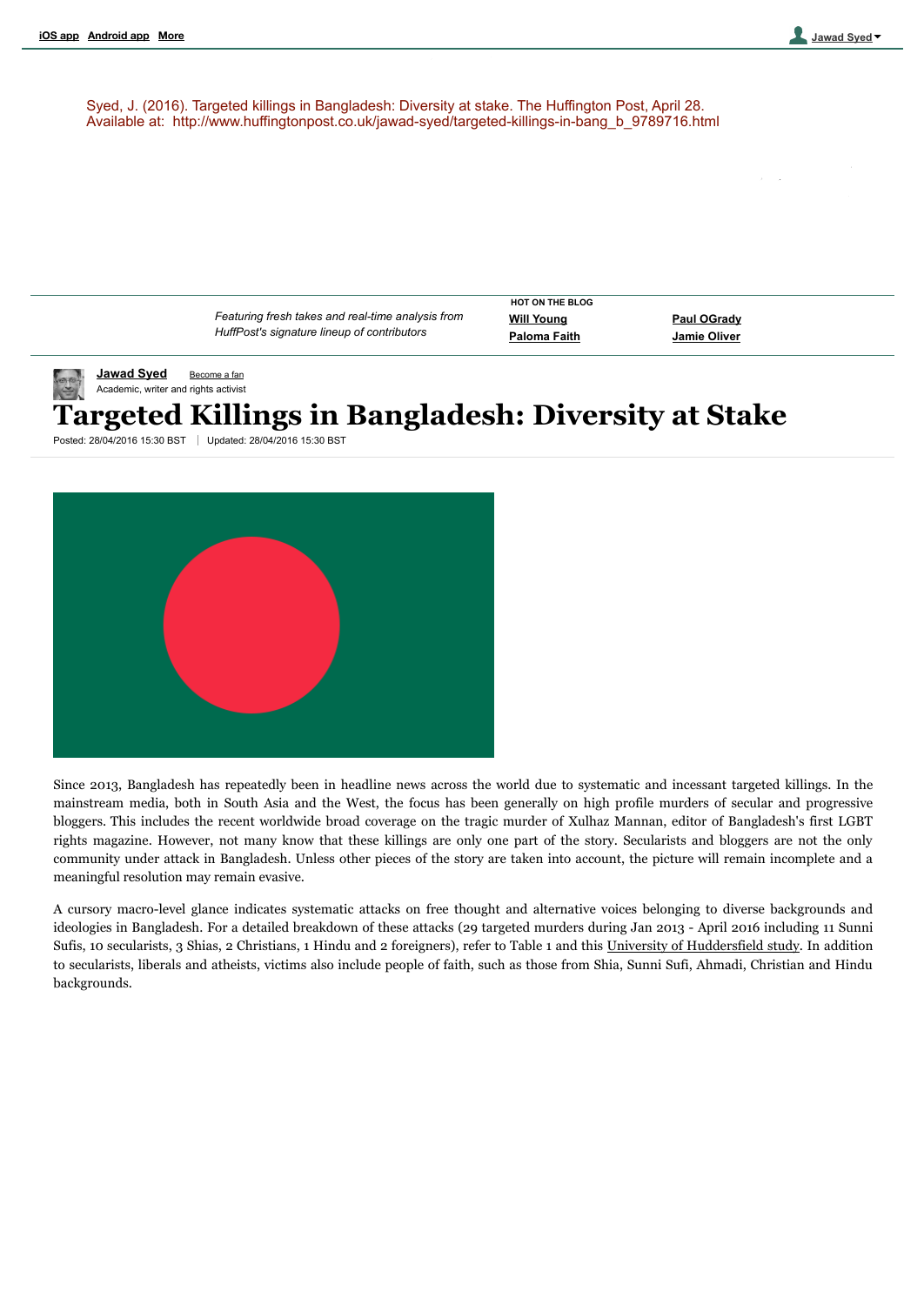Table 1. An overview of targeted killings in Bangladesh (Jan 2013 - Apr 2016)

| Date        | Victim/s                                 | <b>Identity</b>               |
|-------------|------------------------------------------|-------------------------------|
| 25 Apr 2016 | Xulhaz Mannan (35); Tanay Majumder       | Secular; LGBT rights activist |
| 23 Apr 2016 | A.F.M. Rezaul Karim Siddique (61)        | Progressive; academic         |
| 6 Apr 2016  | Nazimuddin Samad (28)                    | Secular; blogger              |
| 22 Mar 2016 | Hossain Ali (68)                         | Christian convert from Islam  |
| 15 Mar 2016 | Abdur Razzak (48)                        | Shia Muslim                   |
| 21 Feb 2016 | Jogeswar Roy (45)                        | Hindu priest                  |
| 27 Dec 2015 | 10 injured                               | Ahmadis                       |
| 27 Nov 2015 | Moazzem Hossain (70) (killed); 3 injured | Attack on Shia mosque         |
| 17 Nov 2015 | Piero Parolari                           | Italian priest and doctor     |
| 31 Oct 2015 | Ahmedur Rashid Tutul; Ranadipam Basu;    | Publisher; writer             |
|             | Tareq Rahim (injured)                    |                               |
| 31 Oct 2015 | Faisal Arefin Dipan (43)                 | Secular; journalist           |
| 24 Oct 2015 | A boy (14) killed; 50 injured            | Shia Muslim                   |
| 6 Oct 2015  | Luke Sarker (51) injured                 | Christian pastor              |
| 5 Oct 2015  | Muhammad Khizir Khan (68)                | Sunni Sufi saint (pir)        |
| 2 Oct 2015  | Kunio Hoshi (66)                         | Japanese farmer               |
| 28 Sep 2015 | Cesare Tavella (50)                      | Italian aid worker            |
| 4 Sep 2015  | Lengta Fakir (shrine's custodian); Abdul | Sunni Sufi                    |
|             | Kader (assistant)                        |                               |
| 7 Aug 2015  | Niloy Chakrabarti Neel (40)              | Secular; blogger              |
| 12 May 2015 | Ananta Bijoy Das (33)                    | Secular; blogger              |
| 30 Mar 2015 | Washiqur Rhaman (27)                     | Secular; blogger              |
| 26 Feb 2015 | Dr Avijit Roy (42)                       | Secular; blogger              |
| 15 Nov 2014 | Shafiul Islam (est. 55)                  | Humanist:                     |
| 27 Aug 2014 | Nurul Islam Farooqi (60)                 | Sunni Sufi                    |
| 21 Dec 2013 | Lutfur Rahman Faruk (60); 5 others       | Sunni Sufi                    |
| 15 Feb 2013 | Ahmed Rajib Haider (35)                  | Secular; blogger              |
|             |                                          |                               |

On the surface, it is hard to find a common denominator amongst the victims of targeted attacks in recent years. Some of them were practicing Christians or Muslims of Sunni Sufi or Shia backgrounds, others were secularists while a few were atheists. Instead of finding commonality in these diverse victims, it may be more productive to focus attention on their killers.

Media reports suggest that militants affiliated with the Islamic State (IS), Al Qaeda in Subcontinent (AQIS), Ansarullah Bangla Team (ABT), Ansar al-Islam and Jamayetul Mujahideen Bangladesh (JMB) are involved in these attacks. What is common in these murderous groups is the radical Salafi/Wahhabi and Deobandi ideology that is extremely intolerant of dissent and pluralism. Any person or community that does not subscribe to their doctrinal beliefs or political agenda of global Islamist domination (Caliphate) is considered fair game for violence.

In recent years, the Indian police has made several arrests and found that at least two of the AQIS top leaders studied or were affiliated with the Darul Uloom Deoband, the historical seminary where the Deobandi ultra-orthodox movement began in 1866.

Bangladesh has a rich culture and pluralist traditions; it is after all the land of the Nobel Laureate Rabindranath Tagore. With a population of more than 162 million (2016 est.), it is a diverse country in terms of religious ideology. About 87% of Bangladeshis are Muslims, followed by Hindus (12%), Buddhists (1%) and Christians (0.5%). Sunni Muslims mainly comprise of Barelvi (Sufi), Deobandi and Salafi (Ahl-e-Hadith or Wahhabi) denominations. There are also Shia and Ahmadi communities.

The roots of religious extremism can be traced back to 1971 when the Jamaat-e-Islami and its activists in Al-Shams and Al-Badar militant groups were involved in the systematic murders of nationalist intellectuals, activists, writers and academics in Bangladesh. Many Jamaat's top leaders have been tried and convicted on charges of crimes against humanity committed during the country's independence war in 1971. Three of those have already been hanged.

A recent issue of IS's magazine hailed the spate of attacks as the "revival of jihad in Bengal" and urged its followers to target foreigners, Shia and Christians in Bangladesh.

While the government seems to deny the presence of the IS in Bangladesh, it is true that all of the attacks perpetrated against secularists and persecuted religious communities are being carried out by interlinked groups operating under different names. However, in their core, the attackers seem to share the murderous Takfiri Salafi/Wahhabi and Deobandi ideology.

A Takfiri is a radical Islamist who considers all those religious groups and individuals kafir (infidel) and worthy to be killed who do not subscribe to his religious doctrine or political agenda. Salafis are an ultra-orthodox minority within Sunni Islam and are heavily sponsored and funded by Saudi Arabia, Qatar and other Arab Sheikhdoms. Wahhabi is the Saudi version of Salafis. Deobandis are the South Asian variant of Salafis/Wahhabis, and despite some differences of jurisprudence, align themselves with global Salafi and Wahhabi movements.

As an example, Islamic State (IS) and Al-Qaeda are primarily Salafi/Wahhabi outfits with some participation by Deobandis while Taliban (TTP), Sipah-e-Sahaba Pakistan (SSP) and Lashkr-e-Jhangvi (LeJ) are Deobandi outfits with some Salafi Wahhabi participation. In this context, JMB and ABT, not unlike Jamaat-e-Islami, could be seen as joint outfits of Deobandi and Salafi Wahhabi Islamists in Bangladesh.

In his research on terrorism, Chris Blackburn (2006) notes that the followers of the Deobandi sect of South Asia and the Wahhabi sect of Saudi Arabia follow an ultra-orthodox interpretation of the Islamic faith, which has often led them on a collision path with other sects who have more tolerant and progressive attitudes within Sunni Islam. Blackburn further notes that Gulf States continue to promote Wahhabism in the Muslim world- with the Deobandi movement being a close ally.